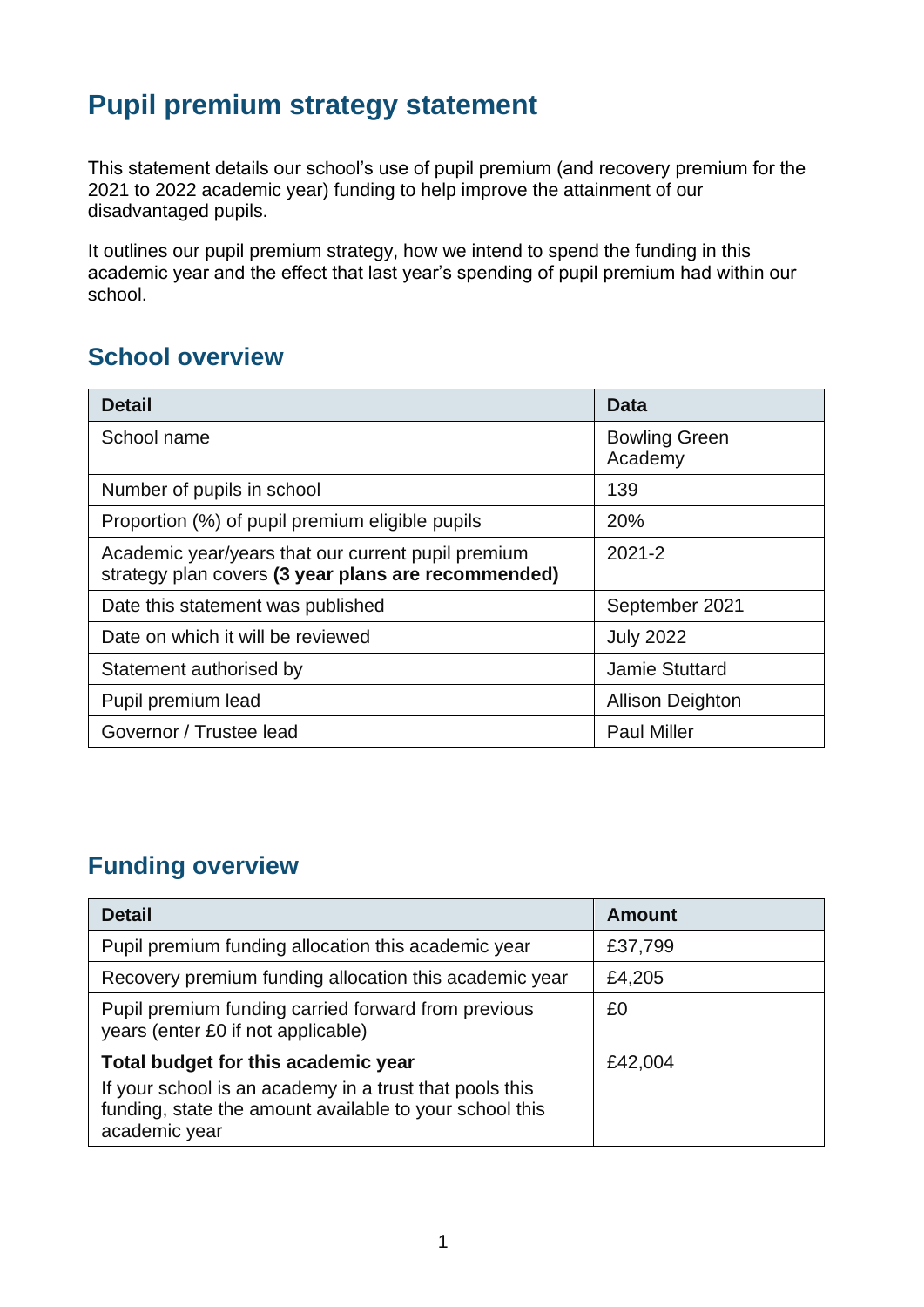# **Part A: Pupil premium strategy plan**

### **Statement of intent**

At Bowling Green Academy, improving the outcomes for children eligible for Pupil Premium funding is a key target to school improvement. We aim to give children the best start to their education by providing a nurturing, caring environment which ensures that all pupils are provided with the opportunities, knowledge, skill and culture capital which they need to lead a fulfilled life. It is our intention that children achieve the best possible outcomes in order to progress to their next stage of education*.*

Our Pupil Premium strategy is informed by high quality research to ensure we provide best possible route to improve the educational outcomes of children. This is done through a tiered model with focuses on

- *high quality teaching*
- *targeted academic support*
- *wider strategies.*

We firmly believe that Quality First Teaching is the most important lever schools have to improve outcomes for disadvantaged pupils (Active Ingredient 1 – School Improvement Plan). With this in mind, our Pupil Premium Strategy will be rooted strongly in providing highly skilled staff to provide quality first teaching and learning. This will be matched with an equal emphasis on providing wellbeing support to ensure pupils are emotionally ready to learn. We aim to work with parents to form a partnership in ensuring that our disadvantaged children are offered wider opportunities and experiences through our curriculum design and to ensure parents are as fully involved as possible in encouraging and supporting their children to progress. Raising attendance for this group of children is a key factor in this (Active Ingredient 3 – School Improvement Plan).

At Bowling Green Academy, there is a high correlation between children eligible for Pupil Premium funding and children with SEND. Monitoring progress for these children and closing attainment gaps is crucial (Active Ingredient 2 – School Improvement Plan).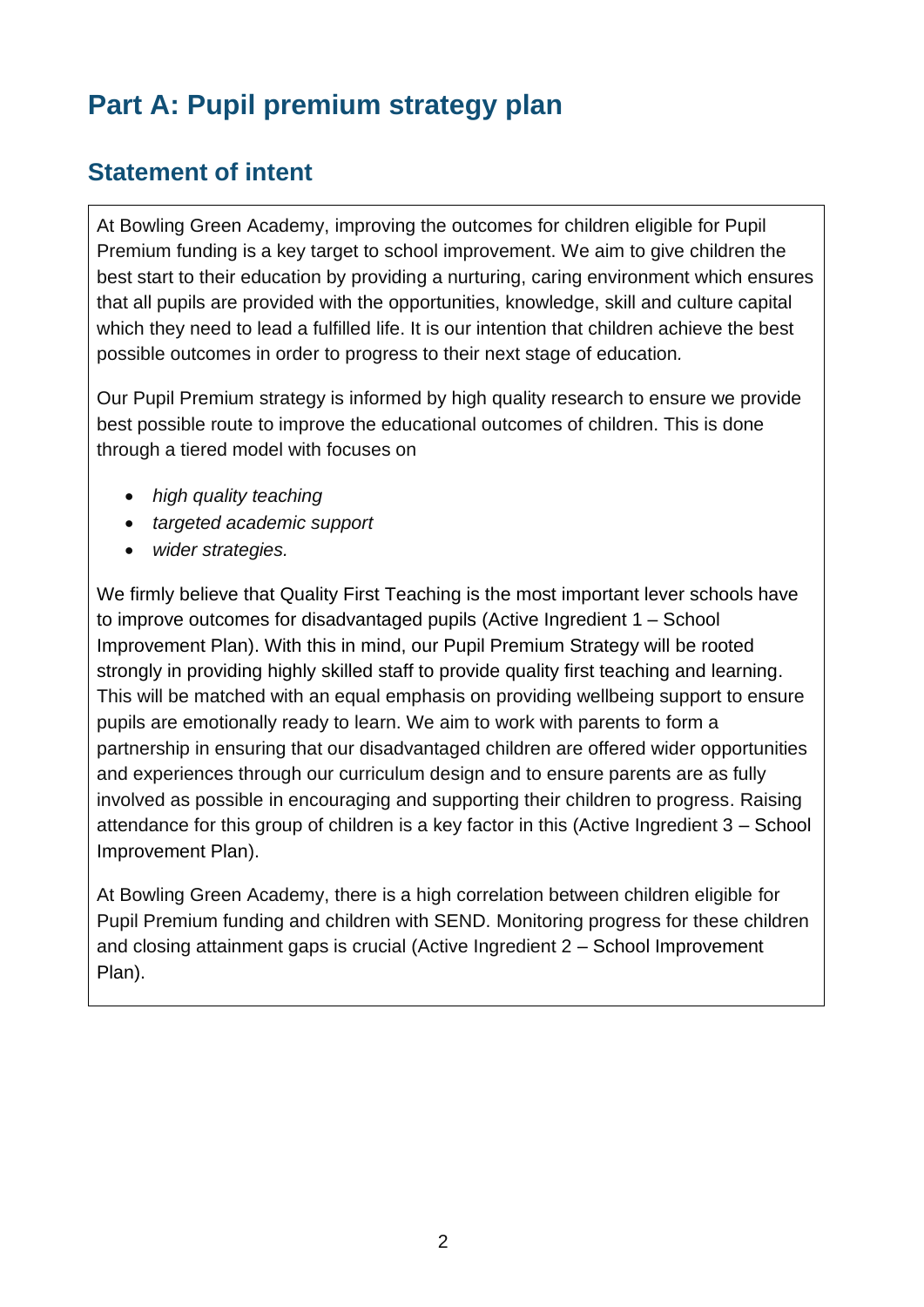### **Challenges**

This details the key challenges to achievement that we have identified among our disadvantaged pupils.

| <b>Challenge</b><br>number | Detail of challenge                                                                                         |
|----------------------------|-------------------------------------------------------------------------------------------------------------|
|                            | PP pupils academic achievement is significantly below non-PP pupils,<br>particularly in reading and writing |
| 2                          | Attendance of PP pupils                                                                                     |
| 3                          | 38% of PP pupils also have additional SEN                                                                   |
| 4                          | Lockdown had a significant impact on a large number of PP pupils                                            |
| 5                          | Parental engagement                                                                                         |
| 6                          | Poor oracy and use/understanding of higher-level vocabulary                                                 |
|                            | Data and tracking systems to monitor progress                                                               |
| 8                          | Quality First Teaching to be a focus in all classes                                                         |

#### **Intended outcomes**

This explains the outcomes we are aiming for **by the end of our current strategy plan**, and how we will measure whether they have been achieved.

| Intended outcome                                                                                                                                  | <b>Success criteria</b>                                                                                                                                                  |
|---------------------------------------------------------------------------------------------------------------------------------------------------|--------------------------------------------------------------------------------------------------------------------------------------------------------------------------|
| The gap between Pupil Premium and non-Pupil<br>Premium pupils narrows in reading and writing.<br>This will be done through Quality First Teaching | Pupil Premium pupils achieve at or above<br>national average progress scores in KS2 - as<br>shown through national testing.                                              |
| and intervention.                                                                                                                                 | The progress of Pupil Premium pupils is 'above<br>expected' – as shown on the PP tracking grid.                                                                          |
|                                                                                                                                                   | Targeted academic support and intervention is<br>closing the attainment gap related to each child's<br>individual needs - as shown on gap monitoring<br>grid.            |
| The Quality First Teaching of Reading is<br>developed through high-quality texts, the use of                                                      | The progress of Pupil Premium pupils is 'above<br>expected' for Reading.                                                                                                 |
| VIPERS and through the implementation of the<br>RWI phonics programme.                                                                            | Targeted academic support and intervention is<br>closing the attainment gap related to each child's<br>individual needs in Reading - as shown on gap<br>monitoring grid. |
|                                                                                                                                                   | Pupils are enjoying reading more – as evidenced<br>through pupil voice survey.                                                                                           |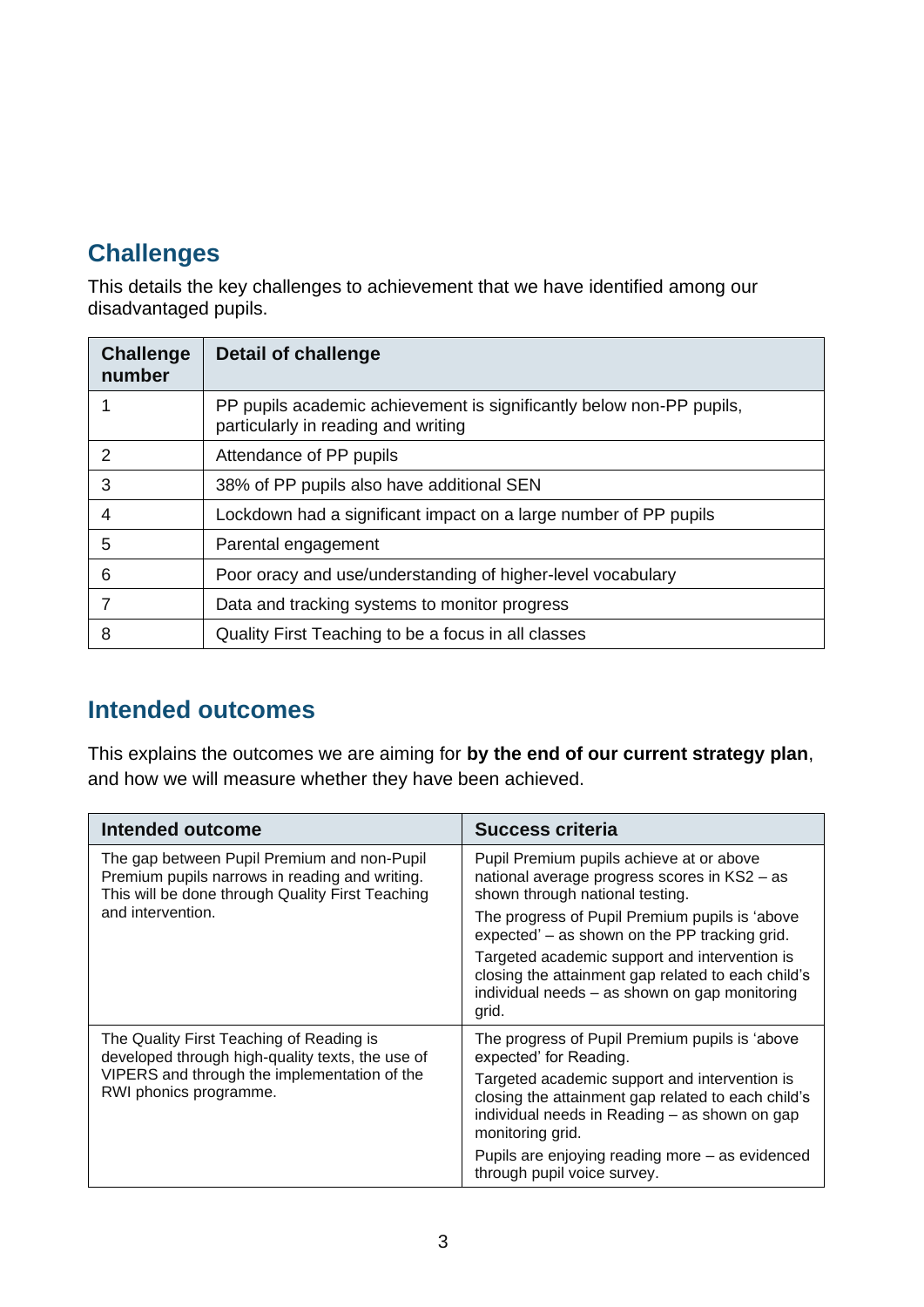|                                                                                                                                                                                 | Monitoring of Reading shows improved QFT and<br>progress for all children.                                                                                                                                                                                                                                                                                                                                           |
|---------------------------------------------------------------------------------------------------------------------------------------------------------------------------------|----------------------------------------------------------------------------------------------------------------------------------------------------------------------------------------------------------------------------------------------------------------------------------------------------------------------------------------------------------------------------------------------------------------------|
| The Quality First Teaching of Writing is developed<br>through high-quality texts, consistent teaching, the<br>use of EEF 'best practice' guidance and oral<br>feedback.         | The progress of Pupil Premium pupils is 'above<br>expected' for Writing.<br>Targeted academic support and intervention is<br>closing the attainment gap related to each child's<br>individual needs in Writing - as shown on gap<br>monitoring grid.<br>Pupils are enjoying writing more - as evidenced<br>through pupil voice survey.<br>Monitoring of Writing shows improved QFT and<br>progress for all children. |
| Attendance of Pupil Premium pupils will improve<br>(last year 94.7% average, compared to 'all pupils'<br>96.8%).                                                                | All Pupil Premium pupils' attendance is above<br>95%, other than in exceptional circumstances.<br>The gap between Pupil Premium attendance and<br>'all pupils' will close.<br>Strategies from Active Ingredient 3 (SIP) have<br>been deployed successfully.                                                                                                                                                          |
| To promote good oracy skills in PP children<br>through high-quality, early intervention and the<br>promotion of higher-level vocabulary through all<br>areas of the curriculum. | Pupil Premium pupils will have a better<br>understanding of a wider range of vocabulary -<br>this will be shown in their spoken and written<br>work.<br>Targeted academic support and intervention is<br>closing the attainment gap related to each child's<br>individual needs (e.g. NELI) - as shown on gap<br>monitoring grid.                                                                                    |
| Parents of Pupil Premium pupils become more<br>engaged through supporting with homework and<br>SeeSaw.                                                                          | Reading records, engagement on Seesaw,<br>attendance at parents 'evenings etc. has raised<br>through targeted support.<br>Raised profile of class teachers with PP parents<br>to address gaps in homework, attendance at<br>parents' evenings and involvement in their<br>children's learning. Early contact and offers of<br>support have been successful and impactful.                                            |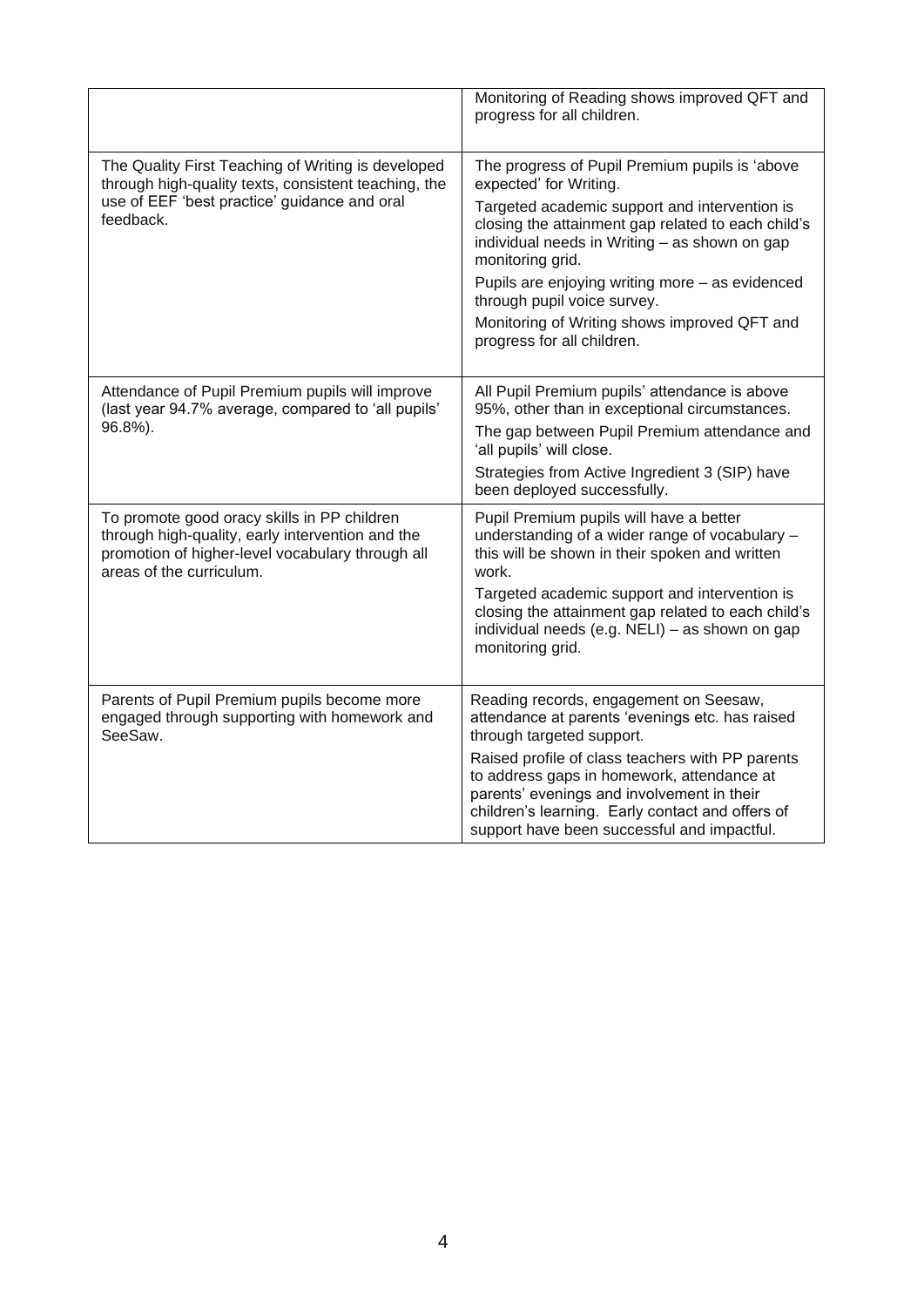## **Activity in this academic year**

This details how we intend to spend our pupil premium (and recovery premium funding) **this academic year** to address the challenges listed above.

#### **Teaching**

Budgeted cost: £17,350

| <b>Activity</b>                                                                                                             | Evidence that supports this approach                                                                                                                                                                                                                                                                                                                                                                                                                                                                                                                                                                                                                                                                                                                                                                                           | <b>Challenge</b><br>number(s)<br>addressed |
|-----------------------------------------------------------------------------------------------------------------------------|--------------------------------------------------------------------------------------------------------------------------------------------------------------------------------------------------------------------------------------------------------------------------------------------------------------------------------------------------------------------------------------------------------------------------------------------------------------------------------------------------------------------------------------------------------------------------------------------------------------------------------------------------------------------------------------------------------------------------------------------------------------------------------------------------------------------------------|--------------------------------------------|
| Training and<br>coaching on<br><b>EEF</b> metacognition<br>and self-<br>regulation report                                   | Staff will use metacognition and self-regulation<br>approaches to teaching to support pupils to think about<br>their own learning more explicitly. They will teach pupils<br>specific strategies for planning, monitoring, and<br>evaluating their own learning.<br>Interventions will be designed to give pupils a repertoire<br>of strategies to choose from and the skills to select the<br>most suitable strategy for a given learning task.<br>https://educationendowmentfoundation.org.uk/evidence-<br>summaries/teaching-learning-toolkit/meta-cognition-and-<br>self-regulation/<br>The review provides a powerful consolidation of our<br>existing understanding and it sheds new light on key<br>components of effective professional development. The<br>report's findings provide essential guidance for teachers, | 1, 3, 4, 6, 8                              |
|                                                                                                                             | school leaders, CPD providers and policymakers<br>https://tdtrust.org/wp-content/uploads/2015/10/DGT-<br>Summary.pdf                                                                                                                                                                                                                                                                                                                                                                                                                                                                                                                                                                                                                                                                                                           |                                            |
|                                                                                                                             | Evidence suggests the use of 'metacognitive strategies'<br>which get pupils to think about their own learning can be<br>worth the equivalent of an additional +7 months' progress<br>when used well. It has found that the potential impact of<br>these approaches is very high, particularly for<br>disadvantaged pupils.<br>This report reviews the best available research to offer<br>practical advice on how to develop pupils' metacognitive<br>skills and knowledge, including recommendations in<br>seven areas and 'myth busting' common misconceptions                                                                                                                                                                                                                                                               |                                            |
|                                                                                                                             | teachers have about metacognition.<br>https://educationendowmentfoundation.org.uk/public/files<br>/Publications/Metacognition/EEF_Metacognition_and_sel<br>f-regulated learning.pdf                                                                                                                                                                                                                                                                                                                                                                                                                                                                                                                                                                                                                                            |                                            |
| RWI training and<br>development for all<br>new staff and<br>monitoring for all<br>staff involved in<br><b>RWI Programme</b> | Read Write Inc is a validated scheme of teaching<br>systematic synthetic phonics. Staff training for all is<br>essential in the consistent delivery across school,<br>including intervention for struggling readers.<br>https://www.ruthmiskin.com/media/filer_public/c5/55/c55<br>51189-25bf-4cdb-99c5-                                                                                                                                                                                                                                                                                                                                                                                                                                                                                                                       | 1,3,4,6,7,8                                |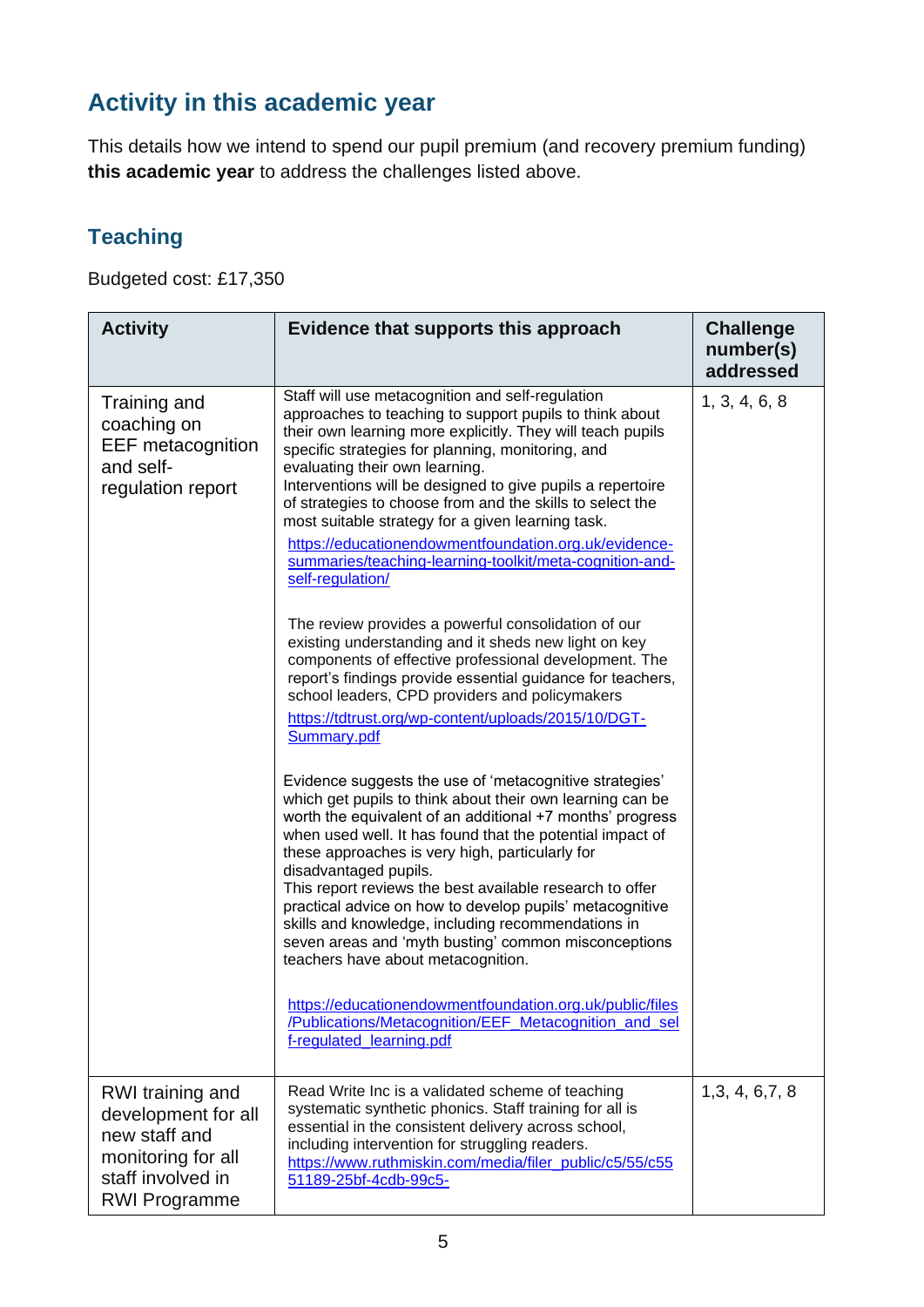|                                                                                        | 284c0756dd3d/ruth_miskin_literacy_inc_-                                                                                                                                                                                                                                                                                                                                                                                                                                                                                                                                                                                                                                                                                                                                                                                                                                                                                                                                                                                                                                                                                                                                                                                                                                                                                                                                                                                                                                                                                                                                                                                                                                                           |              |
|----------------------------------------------------------------------------------------|---------------------------------------------------------------------------------------------------------------------------------------------------------------------------------------------------------------------------------------------------------------------------------------------------------------------------------------------------------------------------------------------------------------------------------------------------------------------------------------------------------------------------------------------------------------------------------------------------------------------------------------------------------------------------------------------------------------------------------------------------------------------------------------------------------------------------------------------------------------------------------------------------------------------------------------------------------------------------------------------------------------------------------------------------------------------------------------------------------------------------------------------------------------------------------------------------------------------------------------------------------------------------------------------------------------------------------------------------------------------------------------------------------------------------------------------------------------------------------------------------------------------------------------------------------------------------------------------------------------------------------------------------------------------------------------------------|--------------|
|                                                                                        | read_write_inc_research_and_evidence_xbviibh.pdf                                                                                                                                                                                                                                                                                                                                                                                                                                                                                                                                                                                                                                                                                                                                                                                                                                                                                                                                                                                                                                                                                                                                                                                                                                                                                                                                                                                                                                                                                                                                                                                                                                                  |              |
| Programme of<br>CPD for all<br>classroom staff<br>around<br>QFT across all<br>subjects | High Quality teaching improves outcomes the latest<br>report from the EEF provides guidance on how to<br>implement professional development programmes with<br>care, taking into consideration the context and needs of<br>the school<br><b>EEF - Effective Professional Development</b><br>Teachers will benefit from effective CPLD using the<br>findings from 'Developing Great Teaching'. In using these<br>recommendations it is more likely that it the CPLD will<br>have a lasting impact on teacher practice and student<br>outcomes.<br><b>Developing Great Teaching-Summary</b>                                                                                                                                                                                                                                                                                                                                                                                                                                                                                                                                                                                                                                                                                                                                                                                                                                                                                                                                                                                                                                                                                                         | 1,3,6,7,8    |
| <b>Teacher Feedback</b><br>to improve<br>Learning                                      | In teachers providing meaningful feedback it supports<br>pupil progress, builds learning, addressing<br>misunderstandings, and thereby closing the gap between<br>where a pupil is and where the teacher wants them to be.<br>This guidance report aims to move beyond this and focus<br>on what really matters: the principles of good feedback<br>rather than the written or verbal methods of feedback<br>delivery.<br><b>EEF - Guidance-reports - Feedback</b>                                                                                                                                                                                                                                                                                                                                                                                                                                                                                                                                                                                                                                                                                                                                                                                                                                                                                                                                                                                                                                                                                                                                                                                                                                | 1,3,6,7,8    |
| Improving<br>standards in<br>Literacy EYFS,<br><b>KS1, KS2</b>                         | This Preparing Literacy guidance report is specific to 3 to<br>5 year olds and supports our EYFS staff with practical<br>evidence-based recommendations to provide every child<br>(but particularly those from disadvantaged homes) with a<br>high quality and well-rounded grounding in early literacy,<br>language and communication.<br>Recommendations include the importance of high quality<br>interactions between adults and children to develop their<br>communication and language skills. In addition to using<br>a range of different activities like singing, storytelling and<br>nursery rhymes to develop children's early reading and<br>ability to hear and manipulate sounds.<br>https://educationendowmentfoundation.org.uk/public/files<br>/Publications/Literacy/Preparing_Literacy_Guidance_201<br>8.pdf<br>The findings of the Literacy KS1 guidance report<br>focuses on the theme of language and literacy in Key<br>Stage 1 and is also be applicable to older pupils who<br>have fallen behind their peers, or younger pupils who are<br>making rapid progress.<br>This edition provides recommendations and offers<br>additional examples, explanations and resources to<br>provide direct paths of action from the evidence-based<br>guidance to classroom practice. The recommendations<br>represent 'lever points' where there is useful evidence<br>about language and literacy teaching that schools can use<br>to make a significant difference to pupils' learning.<br>https://educationendowmentfoundation.org.uk/public/files/<br>Publications/Literacy/Literacy_KS1_Guidance_Report_20<br>20.pdf<br>The KS2 Literacy report offers practical evidence-based | 1,3, 6, 7, 8 |
|                                                                                        | recommendations that are relevant to all pupils, but                                                                                                                                                                                                                                                                                                                                                                                                                                                                                                                                                                                                                                                                                                                                                                                                                                                                                                                                                                                                                                                                                                                                                                                                                                                                                                                                                                                                                                                                                                                                                                                                                                              |              |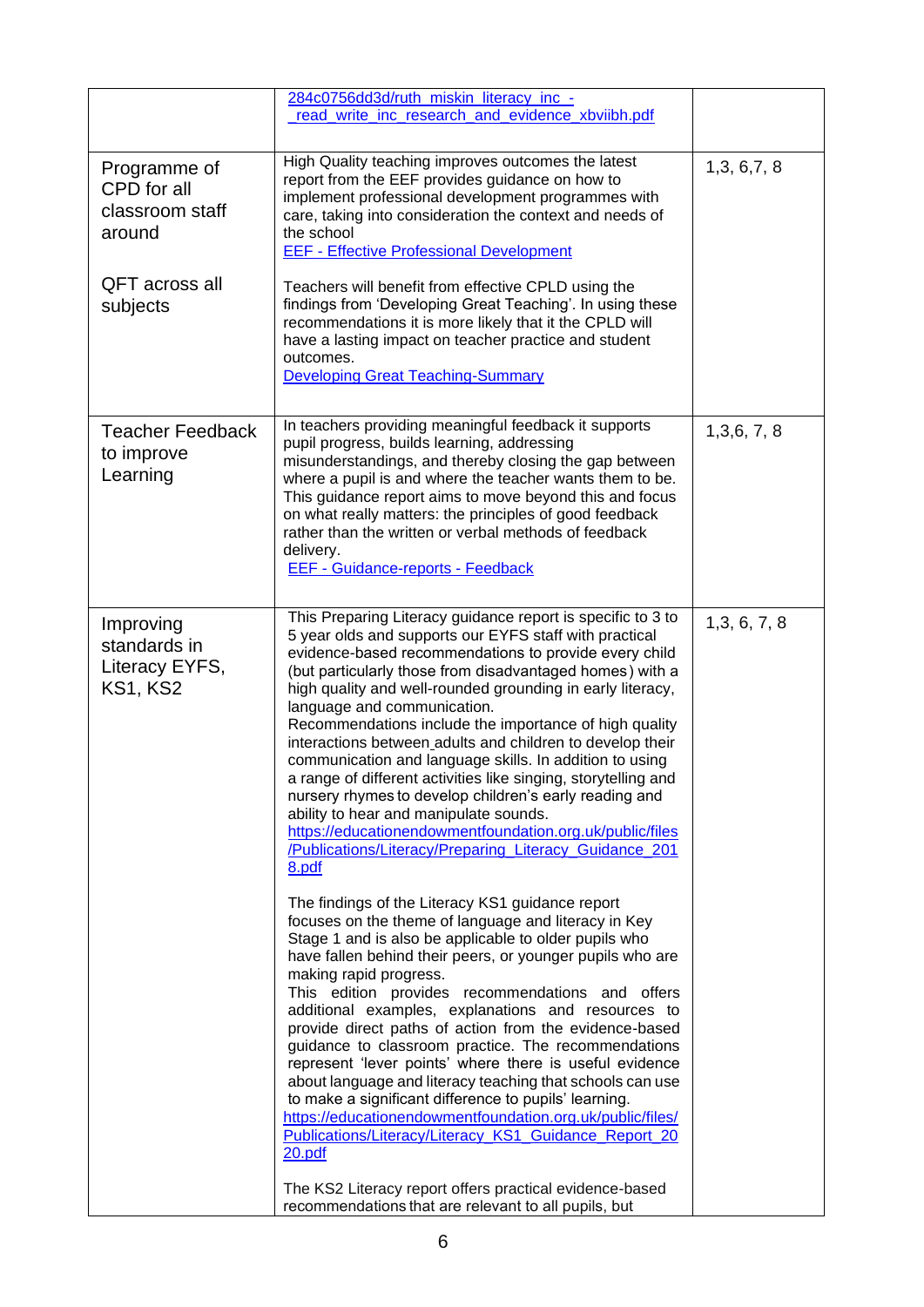|                                                                                            | particularly to those struggling with their literacy. It builds<br>on the recommendations presented in the Improving<br>Literacy in Key Stage One report, but is specific to the<br>needs of pupils at Key Stage 2. At Key Stage 2, pupils<br>are consolidating their literacy skills, building their<br>vocabulary and developing their fluency and confidence<br>as speakers, writers and readers of language. Many of<br>the strategies and examples presented in the report are<br>similar to those in the Key Stage 1 guidance report, they<br>are often more complex and multi-staged, reflecting the<br>increasing depth and breadth of pupils' knowledge and<br>skills. Pupils will be able to use strategies with increasing<br>independence and sophistication, and will increasingly be<br>able to combine them.<br>https://educationendowmentfoundation.org.uk/public/files<br>/Publications/Literacy/KS2 Literacy Guidance 2017.pdf |                  |
|--------------------------------------------------------------------------------------------|--------------------------------------------------------------------------------------------------------------------------------------------------------------------------------------------------------------------------------------------------------------------------------------------------------------------------------------------------------------------------------------------------------------------------------------------------------------------------------------------------------------------------------------------------------------------------------------------------------------------------------------------------------------------------------------------------------------------------------------------------------------------------------------------------------------------------------------------------------------------------------------------------------------------------------------------------|------------------|
| <b>Pupil Progress</b><br>data is used to<br>support future<br>teaching and<br>intervention | https://educationendowmentfoundation.org.uk/tools/asse<br>ssing-and-monitoring-pupil-progress/                                                                                                                                                                                                                                                                                                                                                                                                                                                                                                                                                                                                                                                                                                                                                                                                                                                   | 1, 3, 4, 6, 7, 8 |

# **Targeted academic support**

Budgeted cost: £14,154

| <b>Activity</b>                                                                               | Evidence that supports this approach                                                                                                                                                                                                                                                                                                                                                                                                                                                                                                                                                                                                                                                                                                                                                                                    | <b>Challenge</b><br>number(s)<br>addressed |
|-----------------------------------------------------------------------------------------------|-------------------------------------------------------------------------------------------------------------------------------------------------------------------------------------------------------------------------------------------------------------------------------------------------------------------------------------------------------------------------------------------------------------------------------------------------------------------------------------------------------------------------------------------------------------------------------------------------------------------------------------------------------------------------------------------------------------------------------------------------------------------------------------------------------------------------|--------------------------------------------|
| Use of diagnostics to<br>support SMART IEP<br>targets and to identify<br>barriers to learning | Diagnostic assessments provide opportunities to reflect<br>on pupils' thinking, strengths, and weaknesses. They<br>can give useful insights into pupil learning, although<br>interpreting the information they produce requires some<br>level of professional judgement from teachers.<br>With the information diagnostic assessments provide,<br>teachers may:<br>decide to adjust the level of challenge of activities<br>reteach specific concepts or topics<br>٠<br>adjust curriculum content in the medium or long term<br>provide pupils with feedback through which they can<br>address their own areas for improvement<br>decide which pupils may need additional, targeted<br>academic support<br>https://educationendowmentfoundation.org.uk/public/fil<br>es/Support/Tiered Model/EEF-Diagnostic-Assessment- | 3, 4, 7, 8                                 |
|                                                                                               | <b>Tool.pdf</b>                                                                                                                                                                                                                                                                                                                                                                                                                                                                                                                                                                                                                                                                                                                                                                                                         |                                            |
| Targeted 1:1 and<br>small group<br>interventions<br>delivered by teacher<br>and TAs           | Small group tuition is defined as one teacher, trained<br>teaching assistant or tutor working with two to five<br>pupils together in a group. This arrangement enables<br>the teaching to focus exclusively on a small number of<br>learners, usually in a separate classroom or working<br>area. Intensive tuition in small groups is often provided<br>to support lower attaining learners or those who are<br>falling behind, but it can also be used as a more<br>general strategy to ensure effective progress, or to<br>teach challenging topics or skills.                                                                                                                                                                                                                                                       | 1,3,4,6,7,<br>8                            |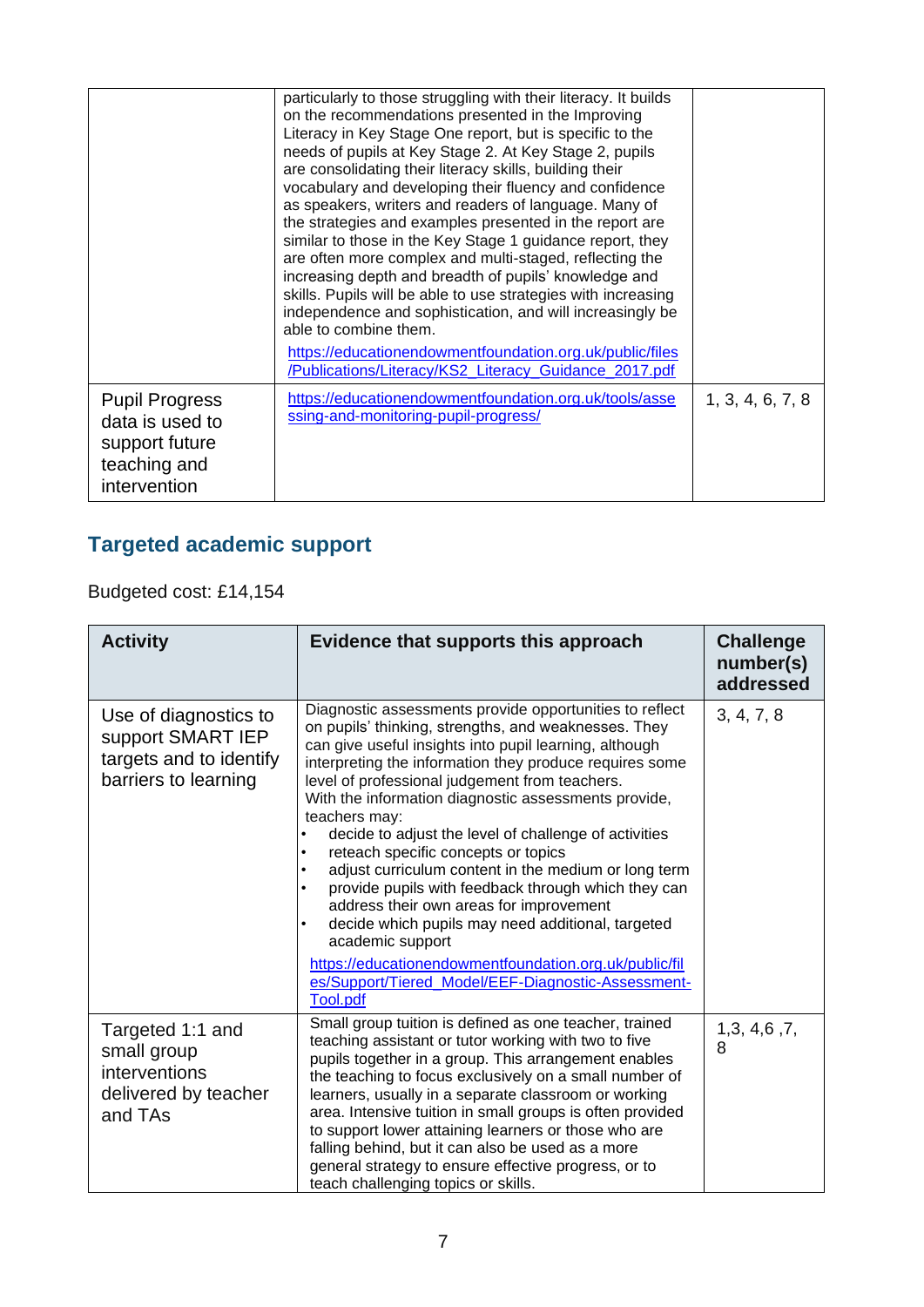|                                                                                                             | https://educationendowmentfoundation.org.uk/evidence<br>-summaries/teaching-learning-toolkit/small-group-<br>tuition/                                                                                                                                                                                                                                                                                                                                                                                            |                 |
|-------------------------------------------------------------------------------------------------------------|------------------------------------------------------------------------------------------------------------------------------------------------------------------------------------------------------------------------------------------------------------------------------------------------------------------------------------------------------------------------------------------------------------------------------------------------------------------------------------------------------------------|-----------------|
| The curriculum is<br>adapted and<br>enhanced to meet the<br>needs of all PP<br>learners                     | The curriculum is written and adapted to meet the<br>needs of our learners. The pupil premium guide is<br>considered when deciding on which strategies to use<br>and is focused on the 3 areas of high-quality teaching,<br>targetted academic support and wider strategies.<br>Using pupil premium   EEF<br>(educationendowmentfoundation.org.uk)                                                                                                                                                               | 1,3,4,6,7,<br>8 |
|                                                                                                             | This EEF/SEND report presents five recommendations<br>for mainstream schools seeking to improve their<br>provision for pupils with SEND. The focus is on<br>improving the quality of teaching and learning in<br>mainstream classrooms and ensuring pupils are full<br>members of the school community who have a rich and<br>positive experience.<br>https://educationendowmentfoundation.org.uk/public/fil<br>es/Publications/Send/EEF Special Educational Need<br>s_in_Mainstream_Schools_Guidance_Report.pdf |                 |
|                                                                                                             | The best available evidence indicates that great<br>teaching is the most important lever schools have to<br>improve pupil attainment. Ensuring every teacher is<br>supported in delivering high-quality teaching is<br>essential to achieving the best outcomes for all pupils,<br>particularly the most disadvantaged among them.<br>https://educationendowmentfoundation.org.uk/the-<br>tiered-model/1-high-quality-teaching/                                                                                  |                 |
| Accurate assessment<br>of pupils significantly<br>working below<br>standard of national<br>curriculum tests | The engagement model is an assessment tool to help<br>schools support pupils who are working below the level<br>of the national curriculum and not engaged in subject-<br>specific study. The engagement model was adapted<br>from the 7 aspects of engagement, which was devised<br>by Professor Barry Carpenter in the DfE-funded<br>Complex Learning Disabilities and Difficulties project in<br>2011.<br>https://www.gov.uk/government/publications/t<br>he-engagement-model                                 | 1,3,4,6,7,<br>8 |

### **Wider strategies (for example, related to attendance, behaviour, wellbeing)**

Budgeted cost: £10,500

| <b>Activity</b>                                                                                                     | Evidence that supports this approach                                                                                                                                                                                                                                                                                                                       | <b>Challenge</b><br>number(s)<br>addressed |
|---------------------------------------------------------------------------------------------------------------------|------------------------------------------------------------------------------------------------------------------------------------------------------------------------------------------------------------------------------------------------------------------------------------------------------------------------------------------------------------|--------------------------------------------|
| Teaching staff and TAs to<br>have a better<br>understanding of how to<br>remove barriers to<br>learning and support | This EEF report on Improving Social and<br><b>Emotional Learning in Primary Schools reviews</b><br>the best available research to offer six practical<br>recommendations to support good SEL for all<br>children. It stresses this is especially important<br>for children from disadvantaged backgrounds<br>and other vulnerable groups, who, on average, | 1, 3, 4, 7, 8                              |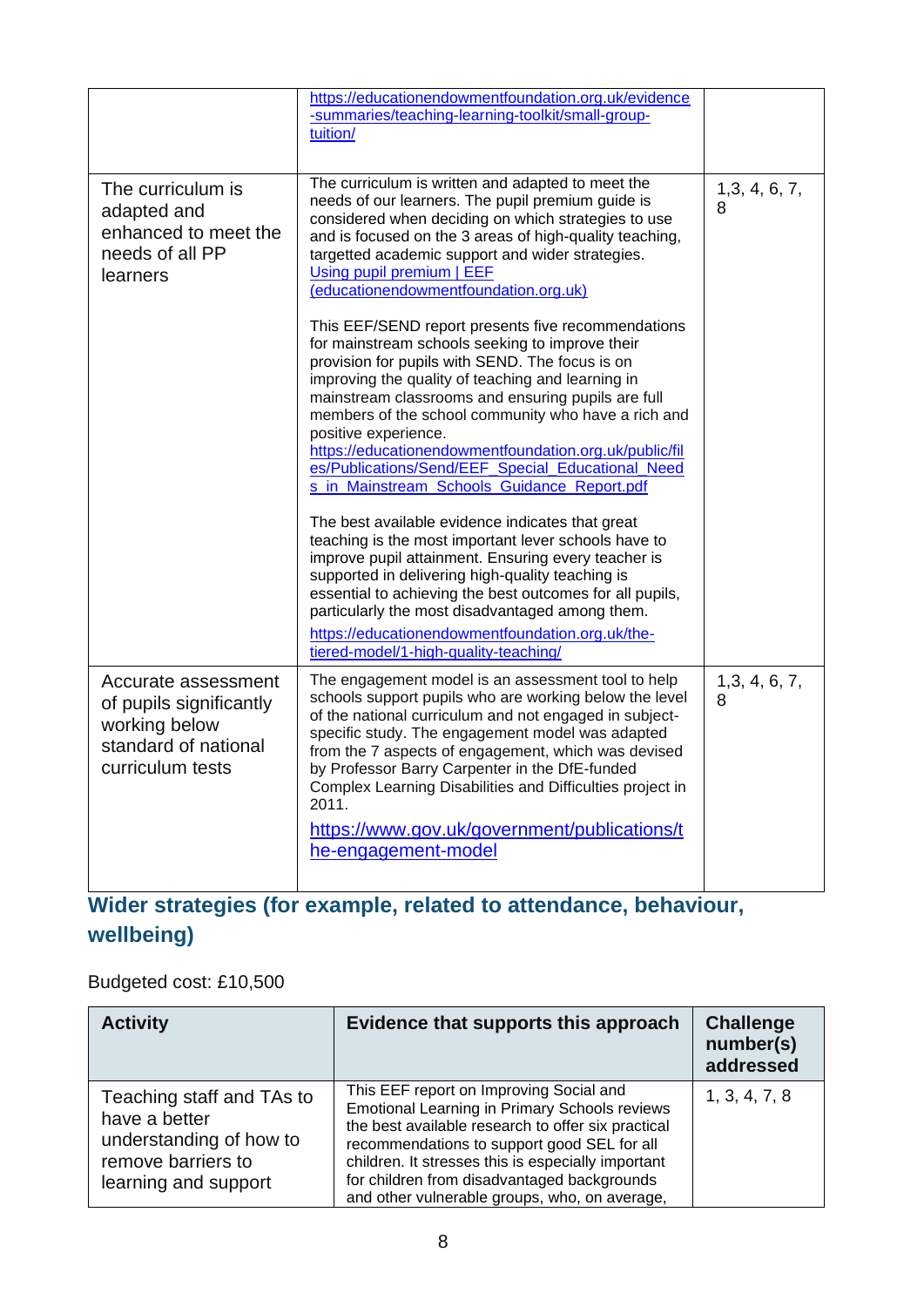| social and emotional<br>development                                                                                              | have weaker SEL skills at all ages than their<br>better-off classmates.<br>https://educationendowmentfoundation.org.uk/to<br>ols/guidance-reports/social-and-emotional-<br>learning/<br>Findings from previous research suggest extra-<br>curricular activities are important in developing<br>soft (especially social) skills as well as being<br>associated with a range of other positive<br>outcomes (e.g. achievement, attendance at<br>school). This report found from their analysis that<br>extra-curricular activities - specifically music<br>classes and playing a wide range of sports - are<br>important in predicting intentions to remain in<br>education after compulsory schooling.<br>Regardless of these instrumental outcomes,<br>extra-curricular activities were hugely valuable to<br>young people themselves in ways that are not<br>quantifiable.<br>https://assets.publishing.service.gov.uk/governm<br>ent/uploads/system/uploads/attachment_data/file<br>/818679/An Unequal Playing Field report.pdf |         |
|----------------------------------------------------------------------------------------------------------------------------------|----------------------------------------------------------------------------------------------------------------------------------------------------------------------------------------------------------------------------------------------------------------------------------------------------------------------------------------------------------------------------------------------------------------------------------------------------------------------------------------------------------------------------------------------------------------------------------------------------------------------------------------------------------------------------------------------------------------------------------------------------------------------------------------------------------------------------------------------------------------------------------------------------------------------------------------------------------------------------------------------------------------------------------|---------|
| Greater involvement of<br>parents and<br>encouragement of<br>parental support and<br>engagement.                                 | Parental engagement refers to teachers and<br>schools involving parents in supporting their<br>children's academic learning. It includes:<br>approaches and programmes which aim<br>to develop parental skills such as<br>literacy or IT skills;<br>general approaches which encourage<br>parents to support their children with, for<br>example reading or homework;<br>the involvement of parents in their<br>٠<br>children's learning activities;<br>more intensive programmes for families<br>$\bullet$<br>in crisis.<br>https://educationendowmentfoundation.org.uk/s<br>chool-themes/parental-engagement/                                                                                                                                                                                                                                                                                                                                                                                                                  | 2, 4, 5 |
| Funding of Out of School<br>Club and Milk in KS1.<br>Provision of uniform.<br>Inclusion in paid-for out of<br>school activities. | The EEF evaluation has found that supporting<br>schools to run a free of charge, universal<br>breakfast club before school delivered an<br>average of 2 months' additional progress for<br>pupils in Key Stage 1 with moderate to low<br>security. An impact on attainment was not seen<br>for pupils in Key Stage 2. Interestingly, it<br>appears that it was not whether more pupils ate<br>breakfast at all that made the difference, but<br>whether more were going to the school<br>breakfast club. It may be that school breakfasts<br>are more nutritious, or that attending the club<br>effectively prepares pupils for learning.<br>Breakfast club schools also saw an<br>improvement in pupil behaviour and attendance.<br>https://educationendowmentfoundation.org.uk/pr<br>ojects-and-evaluation/projects/magic-breakfast/                                                                                                                                                                                           | 2, 5    |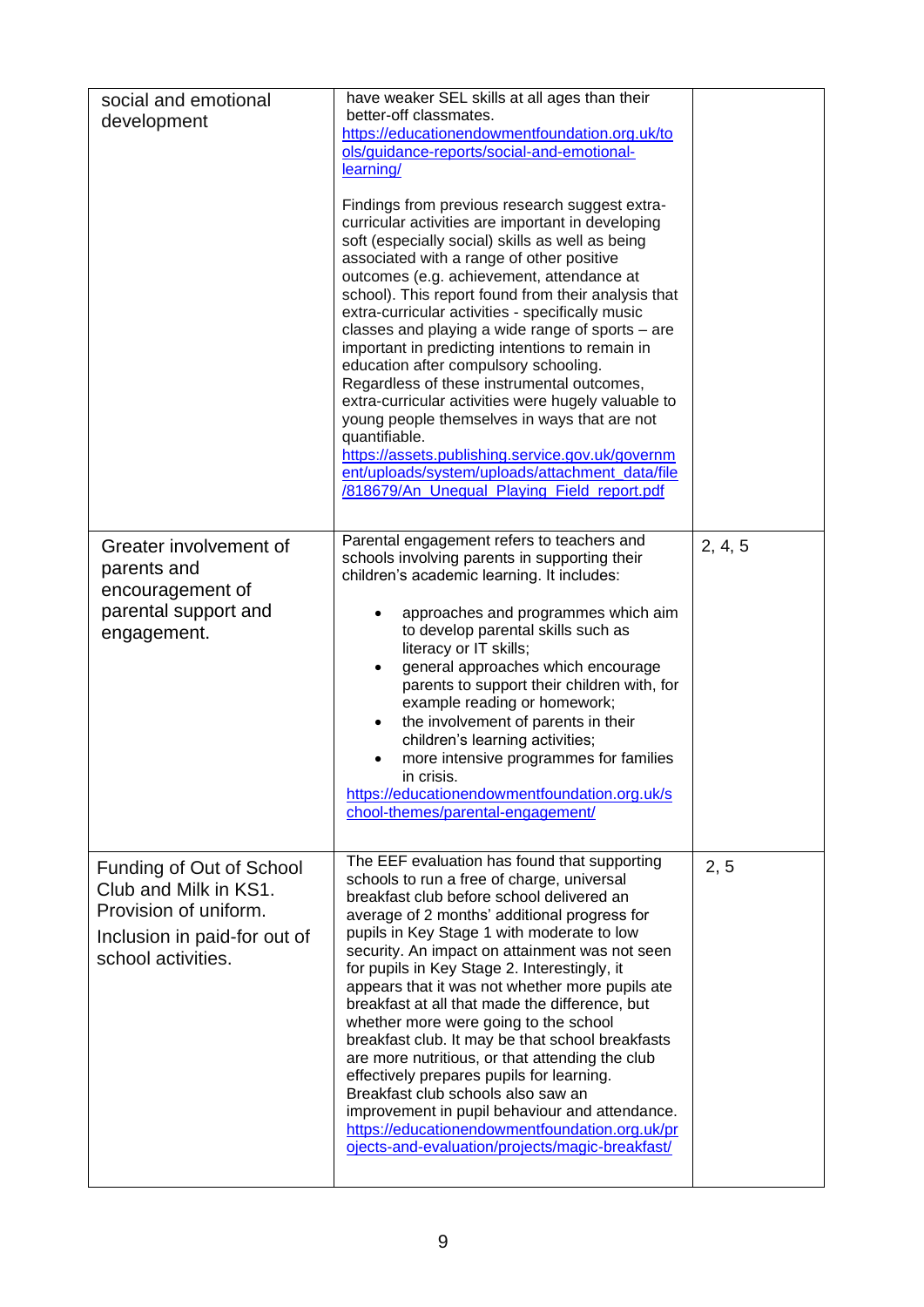| chool-themes/parental-engagement/ |
|-----------------------------------|
|                                   |

**Total budgeted cost:** £42,564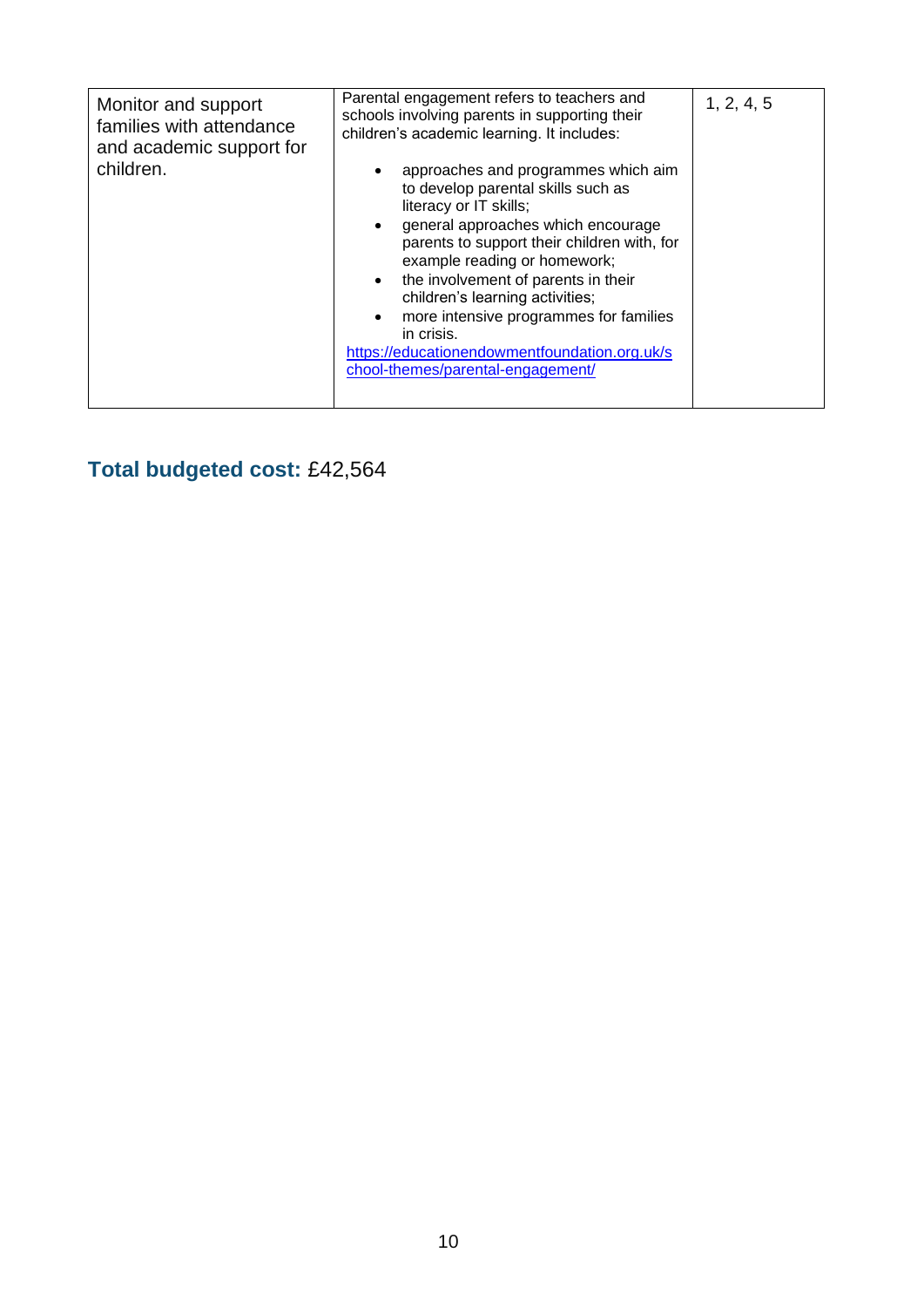## **Part B: Review of outcomes in the previous academic year**

#### **Pupil premium strategy outcomes**

This details the impact that our pupil premium activity had on pupils in the 2020 to 2021 academic year.

In 2020/21 our Pupil Premium funding was largely used for CPD and training for staff – teaching and non-teaching, largely around phonics, mathematics and reading. Additional CPD around well-being and mental health was in place to enhance well-being provision throughout the pandemic. Further funding was used to fund staffing in order to ensure smaller, more manageable groups with a greater focus on targeted intervention.

Funding was used to enhance the skills of teaching staff and availability of resources, to maximise the impact of teaching and learning to ensure Pupil Premium children reach their full potential.

The school continued to support our Pupil Premium families during the lockdown and school closure period in range of ways with 60% of Pupil Premium children attended in-school key worker provision although this was sporadic for some children and not full time for all (however this was offered). Device were offered to all pupils who did not own them, 15 in total were loaned out to children during lockdown or periods of isolation to ensure engagement of online learning. The online learning platform Seesaw was used to provide the children with a range of home learning activities. This was supplemented with paper learning packs for those children and families who are unable or had difficulty accessing digital learning. Participation in home learning was tracked by class teachers and SLT and telephone calls were made to families that did not engage.

#### **Externally provided programmes**

*Please include the names of any non-DfE programmes that you purchased in the previous academic year. This will help the Department for Education identify which ones are popular in England.*

| <b>Programme</b>                                      | <b>Provider</b>    |
|-------------------------------------------------------|--------------------|
| <b>Nuffield Early Language Intervention</b><br>(Neli) | Elklan - OUP       |
| Read, Write, Inc.                                     | <b>Ruth Miskin</b> |
| <b>Fresh Start intervention</b>                       | <b>Ruth Miskin</b> |
| <b>Purple Mash Computing</b>                          | <b>Purple Mash</b> |